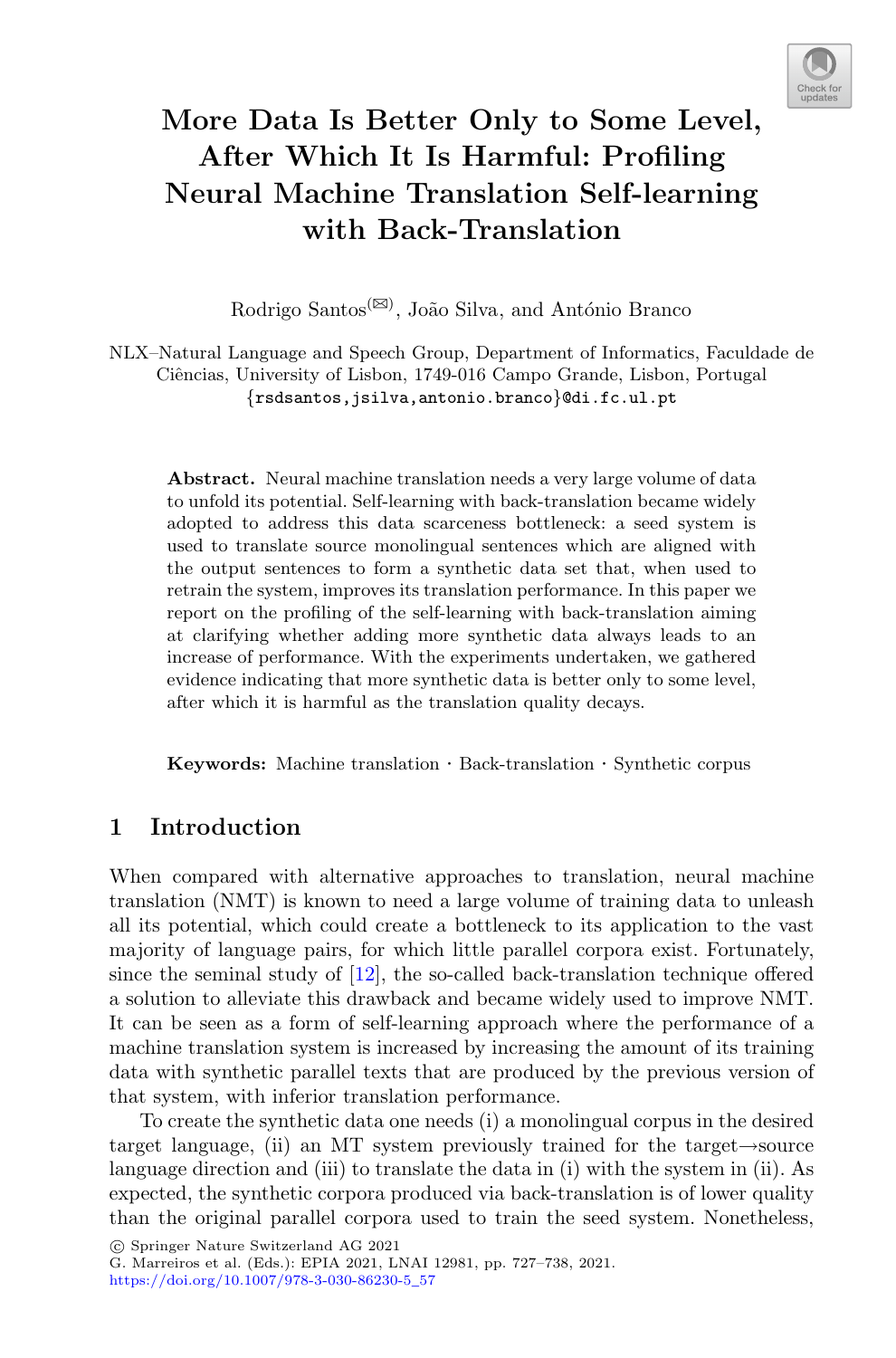back-translation has been used to improve NMT as the increase of translation quality with the increase of the volume of training data has been found to offset the decay of quality with the additional synthetic data.

While validating the old maxim that "there is no data as more data", this gives hope to make NMT progress dependent mostly on the availability of increasingly larger computational power, to crunch increasingly larger amounts of synthetic training data, rather than on the availability (or the scarceness) of naturally occurring, non-synthetic parallel data.

Some studies have assessed the variation in the volume of synthetic corpora, [\[6](#page-11-1),[10\]](#page-11-2) a.o., confirming that an increase in the synthetic data volume leads to an improved NMT performance. However, to the best of our knowledge, only [\[4](#page-11-3)] have studied the self-learning curve provided by back-translation when the training (synthetic) data receives successive increments.

Edunovo et al. [\[4](#page-11-3)] resort to back-translation for the German-English and French-English language pairs. They explore various methods to obtain the backtranslated sentences by experimenting with: (i) beam and greedy search; (ii) unrestricted and restricted sampling over the target vocabulary; and (iii) by inserting noise into the beam search output. The plain beam search was the worst performing method and beam with added noise (beam+noise) the best. Moreover, in the plain beam search method, a fall in quality is noticeable after some amount of synthetic data is reached, while this is not apparent for the beam+noise method in the experiments reported.

Our goal in this paper is to empirically address the question of whether there is a limit for pushing back-translation and its benefits. In particular, we investigate whether this tipping point behaviour is associated only to the beam search method, or if it is associated to back-translation in general, even if eventually with different tipping points and curve shapes for different methods and initial conditions.

We are seeking to obtain empirical evidence on whether larger synthetic data always bring better translation (lesson: "more data is better"), or rather whether larger synthetic data eventually faces a ceiling for the improvement of translation quality, and if yes, whether that ceiling is approached asymptotically ("more data is either better or not harmful") or reached as a global maximum after which performance decays ("more data is better only to some level, after which it is harmful").

Knowing the answers to these questions is important in order to understand what is the strength that can be expected from self-learning NMT with backtranslation and how to make the most efficient use of this technique.

To pursue this goal, we focused on NMT self-learning curves with backtranslation. We perform experiments on a highly resourced language pair, viz. German-English, and on a under resourced pair, viz. Portuguese-Chinese. This permits to study the effects of back-translation on different language pairs as well as on different scenarios concerning the availability of resources for NMT.

We found that the performance gains obtained with back-translation do not extend indefinitely, and that in fact there is a point where they peak, after which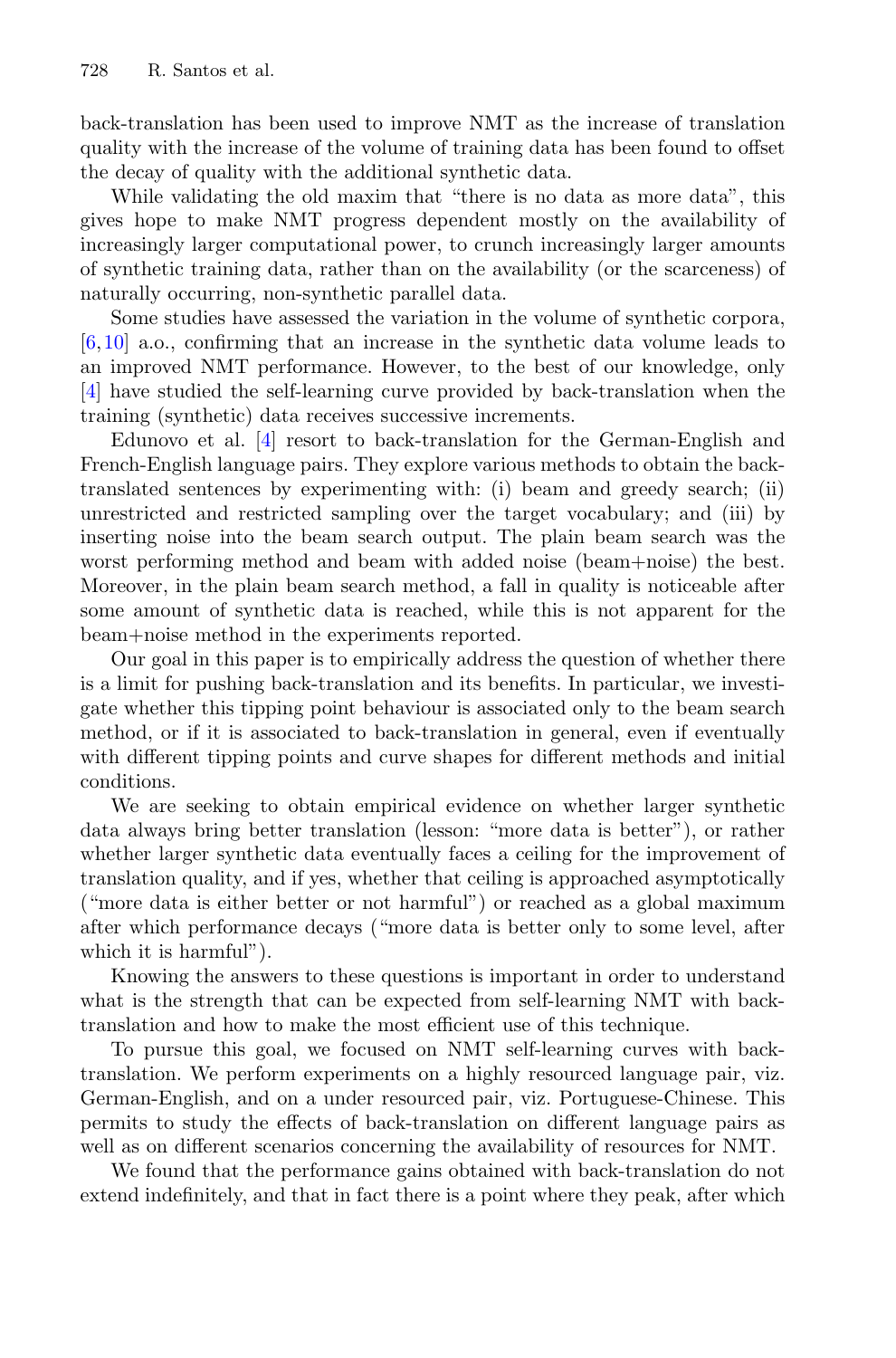quality keeps falling. This was observed for both back-translation methods, beam and beam+noise, and also for both pairs of languages, the high-resourced and the low-resourced language pair. We found also that the beam+noise method provides better results in the highly resourced than in the under resourced scenario.

The remaining of this paper is organized as follows. Related work is presented in Sect. [2](#page-2-0) and Sect. [3](#page-2-1) addresses the methods of obtaining synthetic parallel corpora. Section [4](#page-5-0) describes the setup for the various experiments carried out. Sections [5](#page-7-0) and [6](#page-9-0) present and discuss the results obtained. Finally, Sect. [7](#page-10-0) closes this document with concluding remarks.

# <span id="page-2-0"></span>**2 Related Work**

Back-translation was initially proposed for Statistical MT, whose data-driven methods also benefit from additional synthetic parallel data [\[17](#page-11-4)]. Following this approach, [\[12](#page-11-0)] implemented the first NMT system that resorted to backtranslated data. They compared back-translation to the mere addition of plain monolingual target data, on both source and target sides, and found that while both methods improved performance, back-translation leads to a significantly larger gain.

Motivated by this result, the usage of back-translation became common practice with NMT. In the most recent Conference on Machine Translation WMT2019 [\[2\]](#page-11-5), nearly two-thirds of the participating systems used backtranslation in some way.

Papers that followed [\[12\]](#page-11-0) studied the impact of the variation in the quantity of synthetic data provided for training [\[10\]](#page-11-2), as well as the better methods for obtaining synthetic data [\[4\]](#page-11-3).

Other studies focused on filtering the synthetic corpus [\[6](#page-11-1)] in order to increase its average quality. [\[5](#page-11-6)[,18](#page-11-7)], in turn, studied an iterative approach where a system trained on synthetic data is used to create an additional batch of synthetic data, which is then added to the training set and used to train the next version of the system, and so on.

While related to the results of the above mentioned papers, our research question is different from theirs. Rather than seeking to further perfect backtranslation, here we are interested in gaining insight about the learning curves of NMT systems supported by back translation.

# <span id="page-2-1"></span>**3 Methods for Back-Translation**

When using synthetic parallel corpus to train NMT systems, the natural (nonsynthetic) sentences are used in the target language side and their synthetic counterparts, obtained via machine translation from the natural ones, in the source side, rather than vice-versa. In this way, rather in the opposite fashion, the trained system is able to produce better sentences since the natural sentences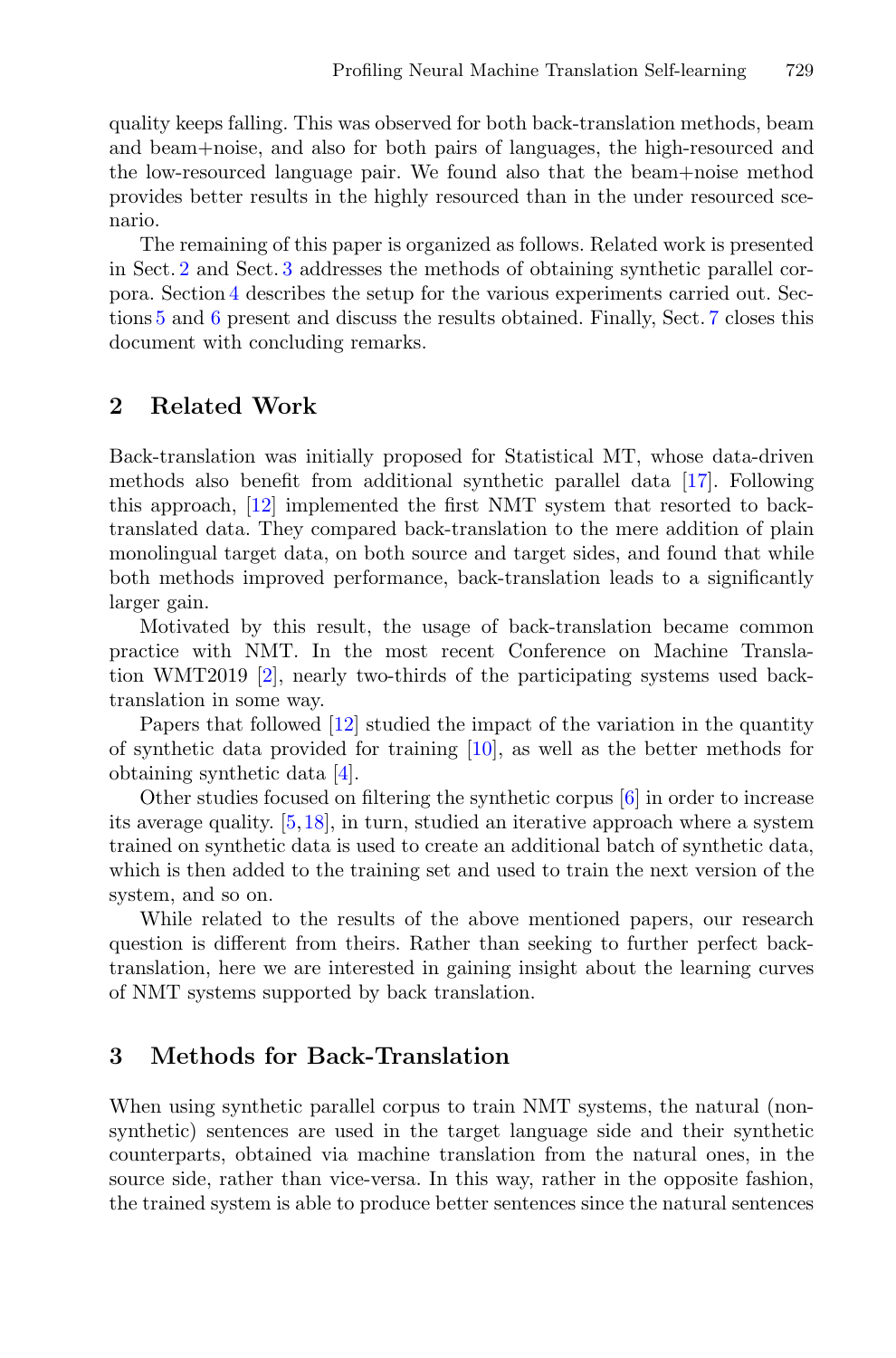

<span id="page-3-0"></span>**Fig. 1.** Learning curves with back-translation with beam and beam+noise methods for English $\rightarrow$ German. Reproduced from [\[4\]](#page-11-3).

are usually of good quality—even though the source sentences can be noisy at times.

The synthetic corpus produced with the seed NMT system is then concatenated with the seed parallel corpus, leading to a larger corpus, with more sentence diversity, which supports the training of a translation system with better performance than the seed one. The quality of this system is tied not only to the quantity but also to the quality of the synthetic parallel data, which is impacted by the method used to obtain the synthetic translation.

The most common approach used to obtain the synthetic translations involves the use of beam search  $[12]$  $[12]$ , which eventually consists of picking, for a given source sentence, its best (i.e. most likely) translation and adding that sourcetranslation pair to the synthetic corpus.

While, at first blush, picking the most likely translation could seem the best approach, it turns out not to be so, with other methods outperforming it substantially [\[4](#page-11-3)]. This happens because always picking the most likely translation leads to less varied translations, as alternative translations that are not the most likely one—though often close to it—will never be picked to integrate the synthetic parallel corpus.

Another problem found with this approach is that performance drops after a certain amount of back-translated synthetic data is added if that data has been obtained with beam search. This behaviour is visible in Fig. [1,](#page-3-0) adapted from [\[4\]](#page-11-3). The first data point in the figure represents the score of the seed model—for the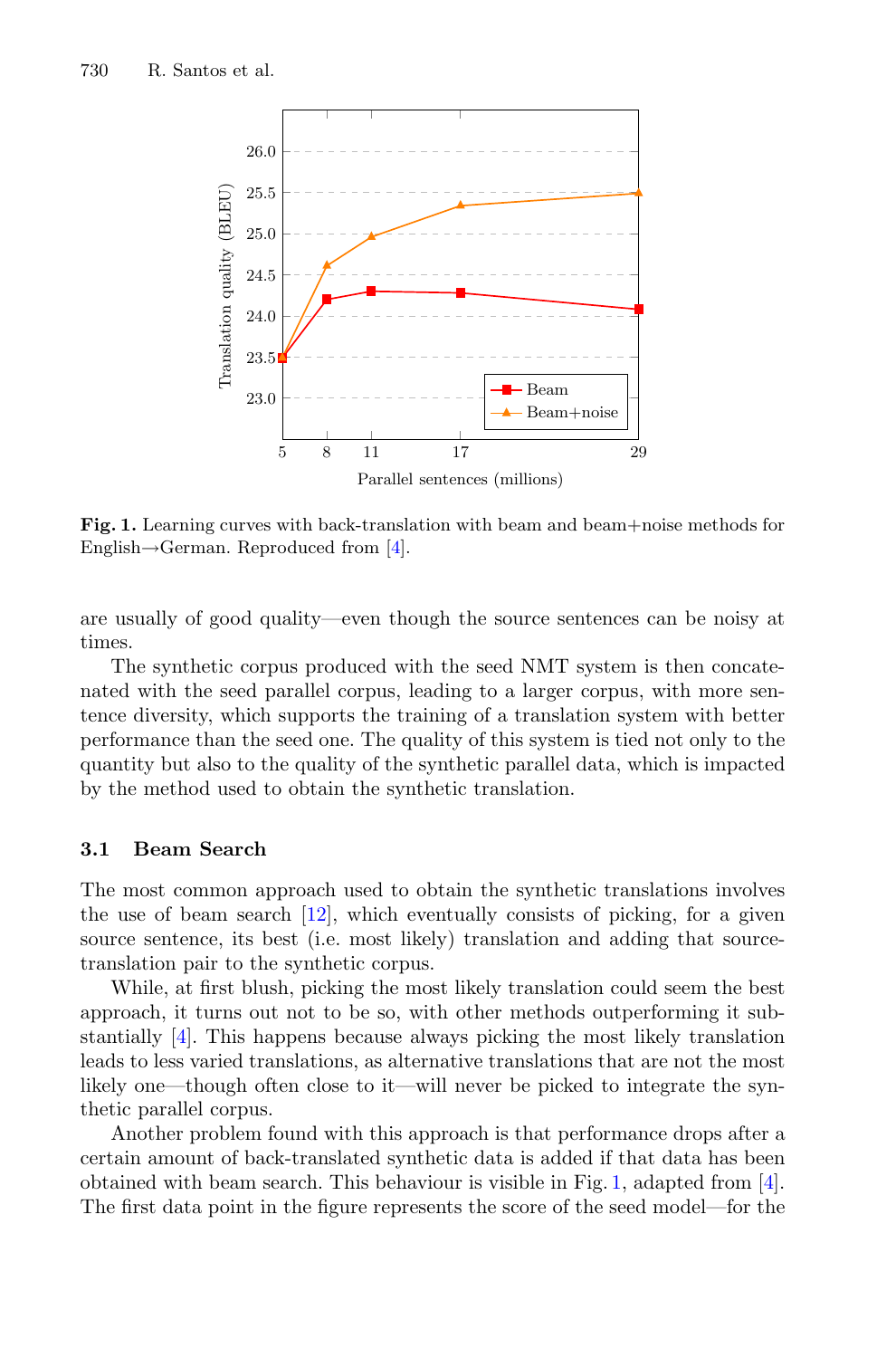| Monolingual sentence<br>(German) | Der schnelle braune Fuchs springt über den faulen Hund.                                                 |
|----------------------------------|---------------------------------------------------------------------------------------------------------|
| Beam search output               | The quick brown fox jumps over the lazy dog.                                                            |
| (English)                        | Randomly delete words The quick brown jumps over the lazy dog.                                          |
|                                  | Randomly replace words $\,$ The quick $\rm {<}BLANK\rm {>}$ jumps over the lazy $\rm {<}BLANK\rm {>}$ . |
|                                  | Randomly shuffle words quick <blank> The jumps over lazy. the <blank></blank></blank>                   |

<span id="page-4-1"></span>**Fig. 2.** Adding noise to the output of beam search

beam and the beam+noise methods—trained on 5 million English-German parallel natural sentences. Each subsequent point represents the addition of different amounts of synthetic parallel data.<sup>[1](#page-4-0)</sup> A drop in quality is visible after adding  $12$ million synthetic parallel sentences when the synthetic corpus is obtained via beam search, but not when it is obtained with the beam+noise method.

### $3.2$ **3.2 Beam Search+Noise**

Different methods have been proposed to mitigate the problem of lack of diversity in back-translated data. One of them is to inject noise [\[8](#page-11-8)] into the translations obtained, by randomly changing the order of words, randomly erasing words, or randomly replacing words with a filler token.

We use here the same technique as  $[4]$ , and add noise to the synthetic sentences by applying the following operations in sequence: (i) deleting words with a probability of 0.1, (ii) replacing words by a filler token—we use the token *<*BLANK*>*—with a probability of 0.1, and (iii) randomly shuffling words no further than three positions apart.

Edunovo et al. [\[4](#page-11-3)] are not explicit concerning the exact method they used to implement the third step. We based our implementation on the description provided in  $[8]$ . Each word is initially assigned an index,  $1 \ldots n$ , corresponding to its position in the sentence. Next, for each word, an uniformly random real number from the range [0; 4[ is picked and added to the index of that word. Finally, the words are placed in the sentence following the sorting by their indexes. Figure [2](#page-4-1) illustrates the several steps of adding noise to the beam search outputs.

From Fig. [1,](#page-3-0) [\[4](#page-11-3)] observe that adding noise to the output of beam search outperforms the method of using only beam search, and that no decrease in quality was found as the size of the synthetic corpus is exetended (for the amount of synthetic parallel data they resorted to).

<span id="page-4-0"></span><sup>&</sup>lt;sup>1</sup> This model is trained on a total of 17 million sentences: 5 million of the seed corpus and 12 million of the back-translated corpus. We will use this notation throughout this work, with the first point in the plot representing the seed system, and the subsequent corpora resulting from the addition of the seed corpora with the synthetic corpora.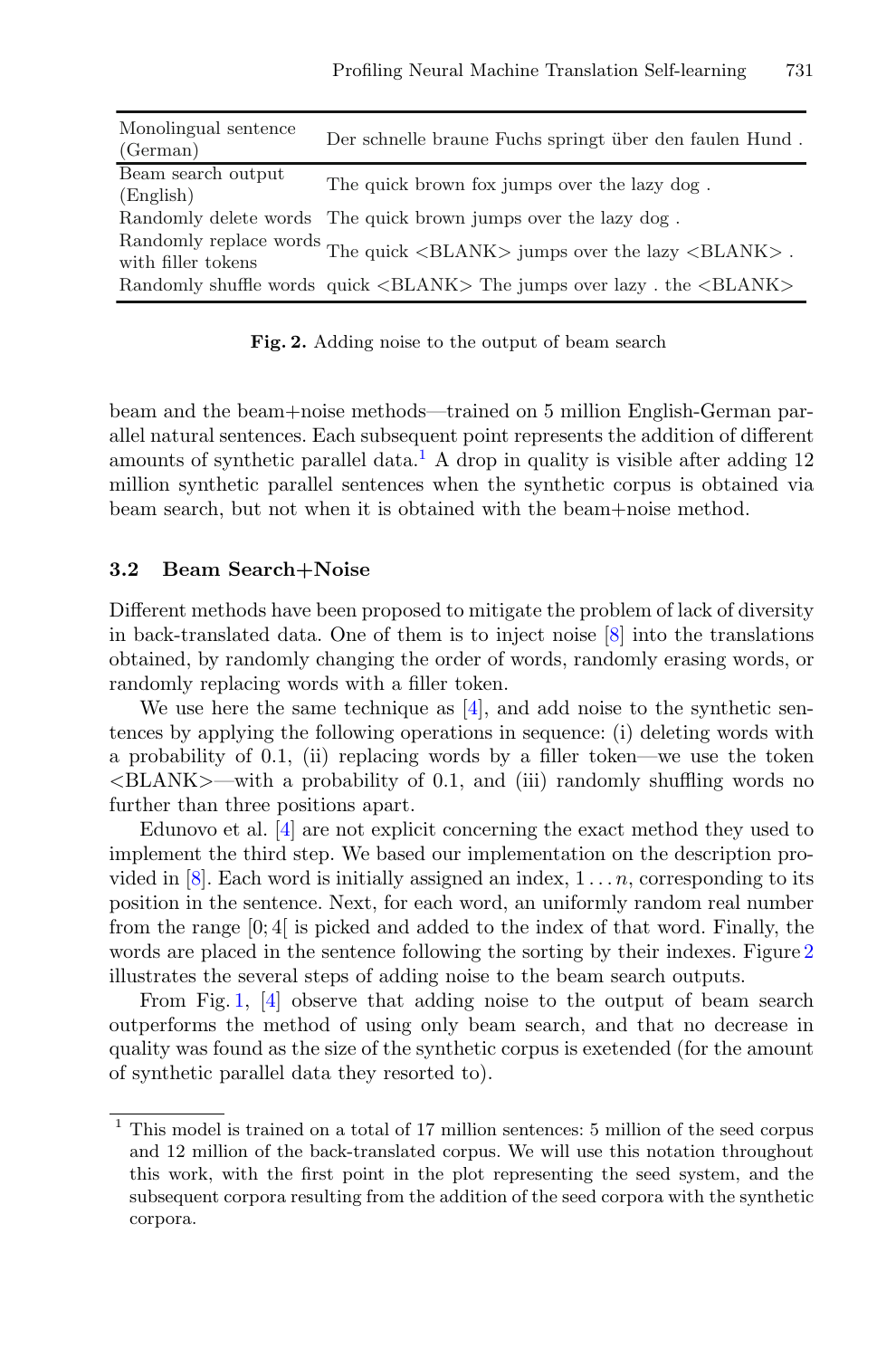# <span id="page-5-0"></span>**4 Experimental Setup**

This section presents the NMT architecture we used in this paper, as well as the corpora and pre-processing steps resorted to for each experiment. This is followed by the description of the experiments carried out.

#### $4.1$ **NMT** Architecture

We adopt the Transformer model [\[16](#page-11-9)] with the "Base" settings, which consist of 6 encoder and decoder layers, 8 attention heads and embedding size of 512.

The Transformer model follows the standard sequence to sequence architecture [\[14\]](#page-11-10) where an Encoder stack encodes the input sequence, regardless of its length, into a vector of fixed dimensionality, that is then decoded into the target sequence by a Decoder stack.

The main innovations of the Transformer model are in (i) how it relies solely on the attention mechanism [\[1\]](#page-11-11), dispensing with any of the recurrent modules of previous architectures; and (ii) how it resorts to multiple heads of attention and self-attention, all in all ending with a model that has better performance and needs less training time.

We use the Transformer implementation in the Marian framework [\[7](#page-11-12)] and we train with a patience of 10 over the validation on the development corpus every 5,000 updates.

### $4.2$ **4.2 Corpora**

**Portuguese-Chinese.** In the low-resource scenario, to create the seed system, we used the data sets used in [\[11](#page-11-13)]. The Portuguese-Chinese UM-PCorpus [\[3](#page-11-14)] has 1 million parallel sentence pairs and was used to train the seed system. The 5,000 sentence pairs of the UM-PCorpus together with the training corpus will be used as development data. The first 1,000 sentences from the News Commentary v11 corpus [\[15\]](#page-11-15) were used as test set.

The monolingual corpus from which the synthetic parallel data will be obtained is MultiUN [\[15](#page-11-15)], composed of documents of the United Nations with close to 11 million sentences.

Every corpus is pre-processed with the Moses tokenizer, $\frac{2}{3}$  $\frac{2}{3}$  $\frac{2}{3}$  for Portuguese, and with the Jieba segmentation tool,<sup>[3](#page-5-2)</sup> for Chinese. Vocabularies with  $32,000$ sub-word units  $[13]$  are learned separately<sup>[4](#page-5-3)</sup> for both languages of the seed corpus. We do so because for this language pair translation quality is lower when vocabularies are learned together and embedding layers are shared [\[11\]](#page-11-13).

**English-German.** For the German-English experiments, we trained the seed system on the same data set as  $[4]$ , that is all the WMT 2018 parallel data, with the exception of the ParaCrawl corpus. We also remove all sentence pairs where

<span id="page-5-1"></span><sup>2</sup> [https://github.com/alvations/sacremoses.](https://github.com/alvations/sacremoses)

<span id="page-5-2"></span><sup>3</sup> [https://github.com/fxsjy/jieba.](https://github.com/fxsjy/jieba)

<span id="page-5-3"></span><sup>4</sup> [https://github.com/rsennrich/subword-nmt.](https://github.com/rsennrich/subword-nmt)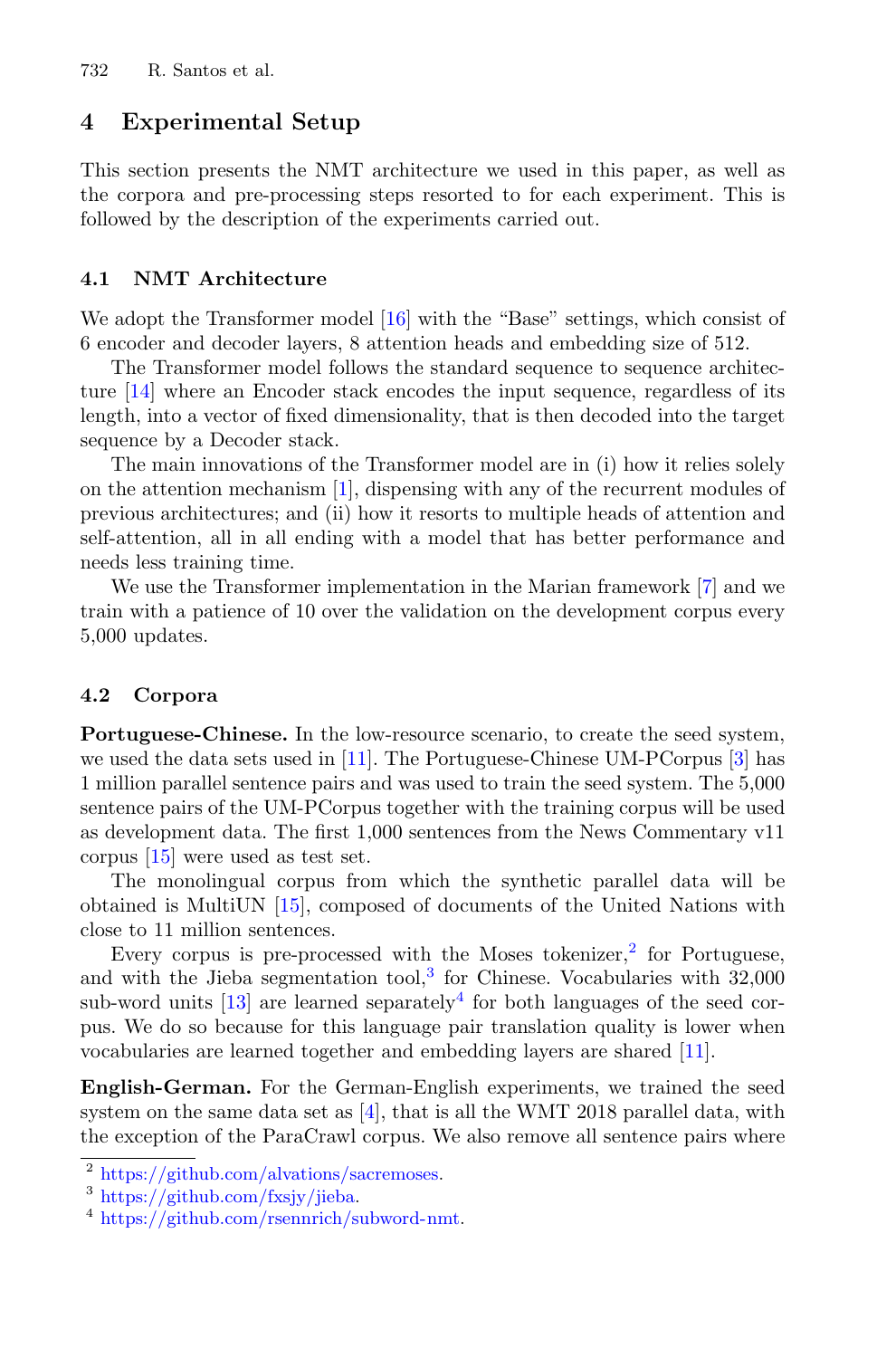one of the sentences is longer than 250 words, and every pair with a length ratio between source and target larger than 1.5 or smaller than 0.5.

Differently from  $[4]$ , who use newstest 2012 for development and testing, we used newstest2012 corpus for development, and the newstest2019 corpus for testing.

Like in  $[4]$  $[4]$ , the monolingual corpus from which the synthetic parallel data was obtained is the German monolingual newscrawl data distributed with WMT 2018. We filter this monolingual corpus by removing duplicates and sentences longer than 250 words, with the resulting data set having slightly more than 226 million sentences.

The corpora were pre-processed with the Moses tokenizer, and a joined vocabulary with 32,000 sub-word units was learned.

### 4.3 **4.3 Experiments**

In order to assess if back-translation always improves translation quality with the addition of new synthetic data, we carried out three experiments.

We experiment with the two methods for obtaining synthetic parallel data presented in Sect. [3](#page-2-1) for the Portuguese→Chinese pair. For English→German, we experimented with the beam+noise method, as the learning curve with the beam method had already been shown in  $[4]$  to have a n-shape with a tipping point for this language pair, depicted in Fig. [1.](#page-3-0)

**Portuguese**→**Chinese.** The Portuguese-Chinese language pair has very few resources available for it [\[3](#page-11-14)] and is under-represented in the NMT literature. Back-translation appears as a promising option to improve translation quality for this pair.

The experiment with this language pair permits to study the impact of backtranslation in a scenario with more demanding conditions, namely with less language resources and for languages from two very disparate language families.

For Portuguese-Chinese, and for each method (beam and beam+noise), we trained four systems with different amounts of added synthetic data, namely with 1, 3, 6 and 10 million synthetic sentence pairs obtained with the initial seed system.

**English**→**German.** The use of the English-German language pair is the natural follow-up of the experiments undertaken in  $[4]$ , focusing on the beam+noise method. This permits also an experimental scenario that contrasts with the previous one in that we are dealing with one of the most researched language pair, with many more language resources to support NMT.

To study the behaviour of the beam+noise method on English-German, we trained various systems with different amounts of added synthetic parallel data. The seed model was trained with the same 5 million parallel sentences as in [\[4\]](#page-11-3). and was then used to produce synthetic parallel data, with which we trained six new models with 2, 5, 10, 20, 30, and finally 100 million sentences.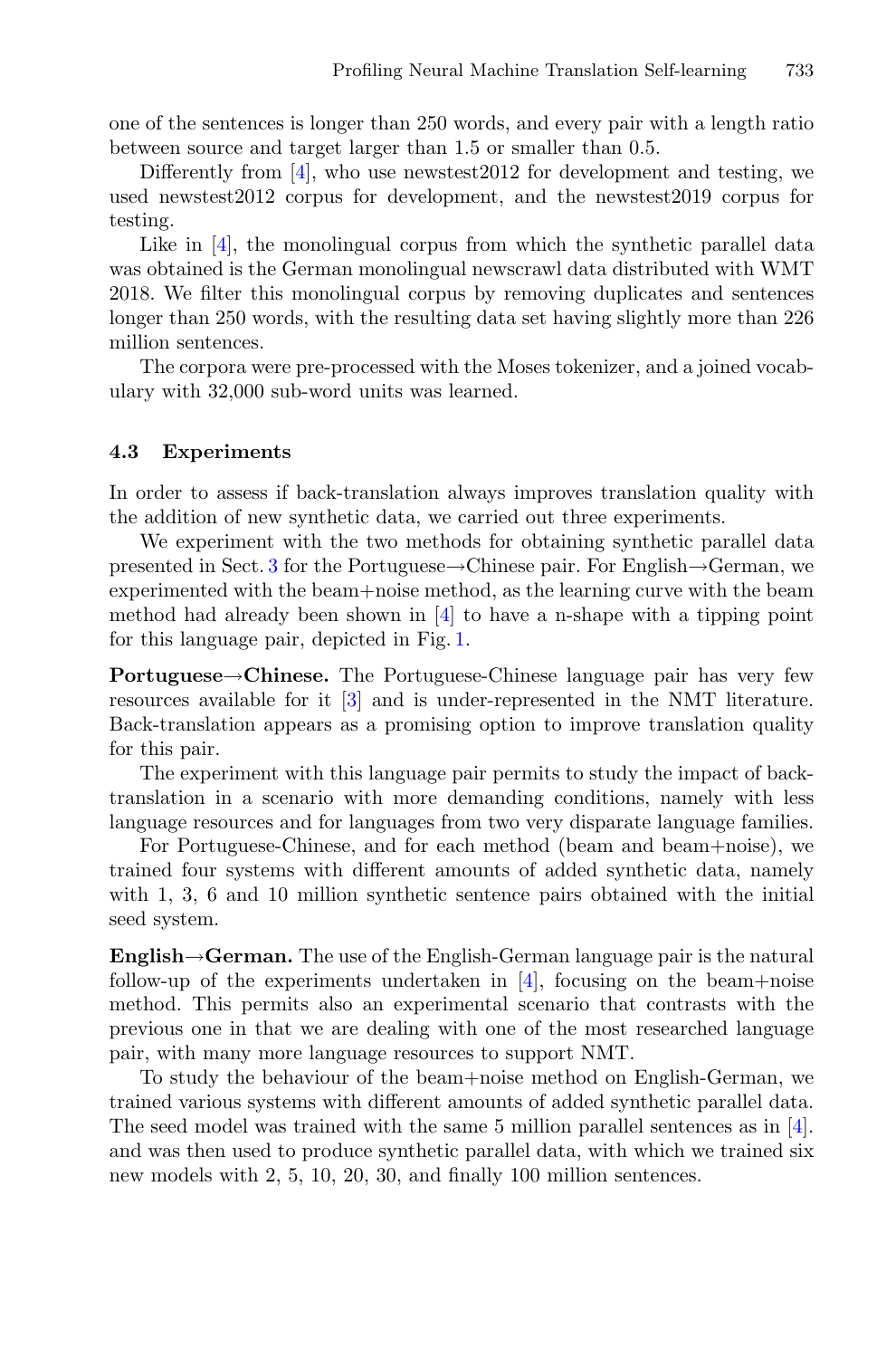

<span id="page-7-2"></span>**Fig. 3.** Learning curve with back-translation with the beam+noise method for English→German

Note that since there are differences in the test corpus and model we are using and the ones used in  $[4]$  $[4]$ , we cannot continue their work from their last data point, we need to redo performance scores for this experiment.

# <span id="page-7-0"></span>**5 Results**

The performance of every NMT model was evaluated with the BLEU metric [\[9\]](#page-11-17), implemented by the multi-bleu.perl script, part of the Moses toolkit.<sup>[5](#page-7-1)</sup>

## **5.1 English***→***German**

The results for the English→German experiments with the beam+noise method are depicted in Fig. [3.](#page-7-2) Like with the beam method only (cf. Fig. [1\)](#page-3-0), one observes also here a dip in translation quality after a certain amount of synthetic data is added, with the learning curve peaking at 37.40 BLEU points when 5 million synthetic sentences are added, an improvement over the seed model with 36.73 BLEU points.

We note that, while the Transformer "base" model may not support performance gains with back-translation as large as the Transformer "big" model used in [\[4\]](#page-11-3), performance improvements can nevertheless still be obtained with the 'base" model.

For the largest amount of added data, 100 million synthetic sentence pairs, translation performance suffers a hard blow, with the model achieving only

<span id="page-7-1"></span><sup>5</sup> [https://www.statmt.org/moses/.](https://www.statmt.org/moses/)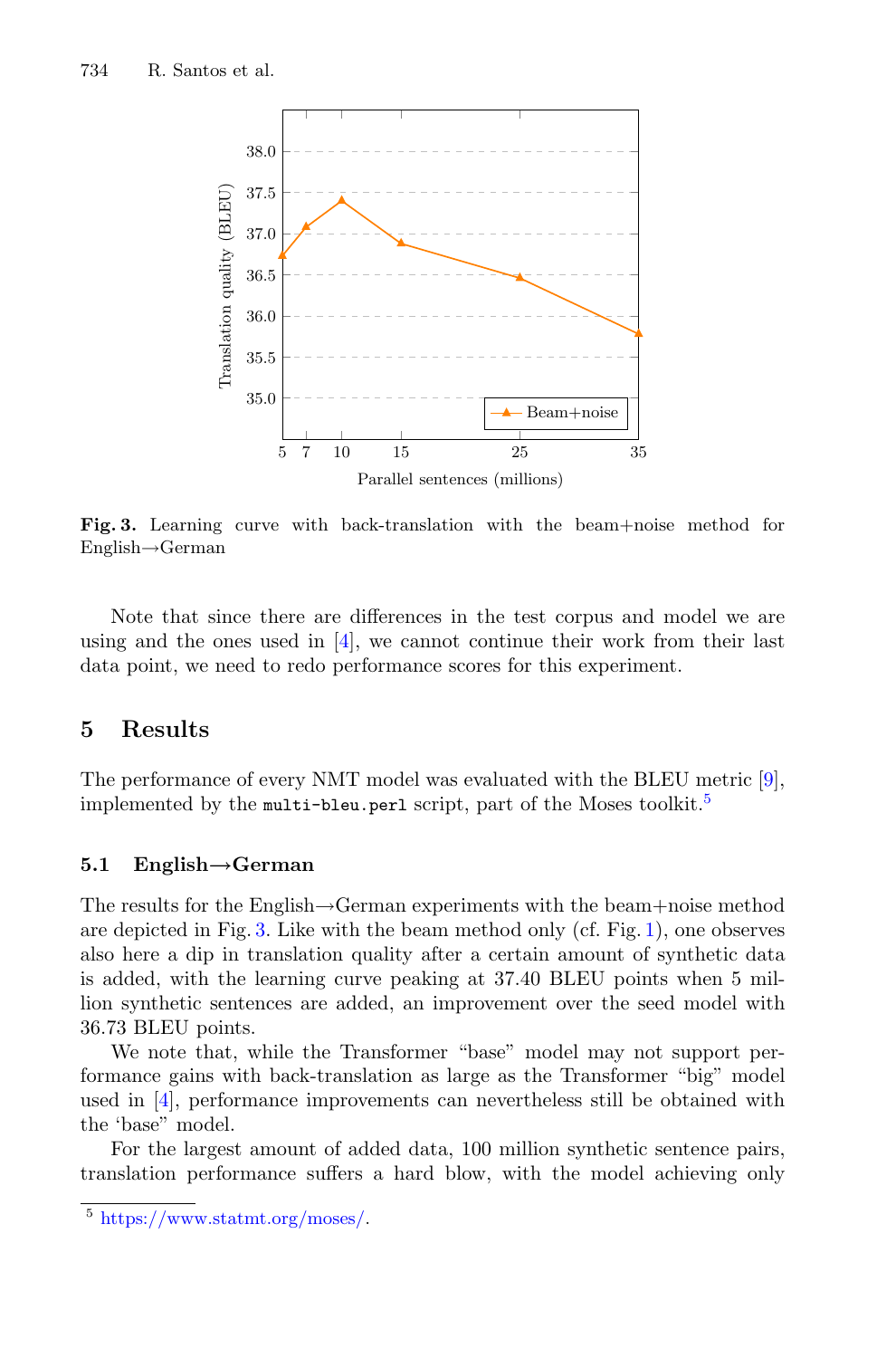

<span id="page-8-0"></span>**Fig. 4.** Learning curves with back-translation with the beam and beam+noise methods for Portuguese→Chinese

28.65 BLEU points—the plot in Fig. [3](#page-7-2) is not representing this data point as that would adversely impact the readability of the other points.

## **5.2 Portuguese***→***Chinese**

**Beam Search.** As depicted in Fig. [4,](#page-8-0) back-translation for the Chinese - Portuguese language pair with the beam search method suffers also a drop in quality after a certain amount of synthetic data is added. The performance of the seed model for Portuguese→Chinese has 10.72 BLEU points. The models enriched with back-translation have improvements until 3 million synthetic sentences are added, reaching 11.84 BLEU points. After this, performance scores start falling, confirming that back-translation with beam search has a peak, after which adding more synthetic sentences only harms translation performance.

**Beam+Noise.** As can be observed in Fig. [4,](#page-8-0) the same behaviour occurs with the beam+noise method except that to reach the tipping point, a larger amount of synthetic data than with the beam method alone is needed.

The seed model is the same as for the beam search method, with 10.72 BLEU points. The following three data points see cumulative improvements, peaking at 11.66 BLEU points for the model trained with 6 million synthetic sentences added (7 million in total). This is also where the beam+noise method outperforms the beam method for the first time. But while the beam+noise method outperforms the beam method from that point onward, its maximum (11.66) is lower than the maximum (11.84) achieved by the beam search method. For the next model trained with the largest amount of data, 11 million, there is a drop in quality. This dip, however, is considerably smoother than what is observed for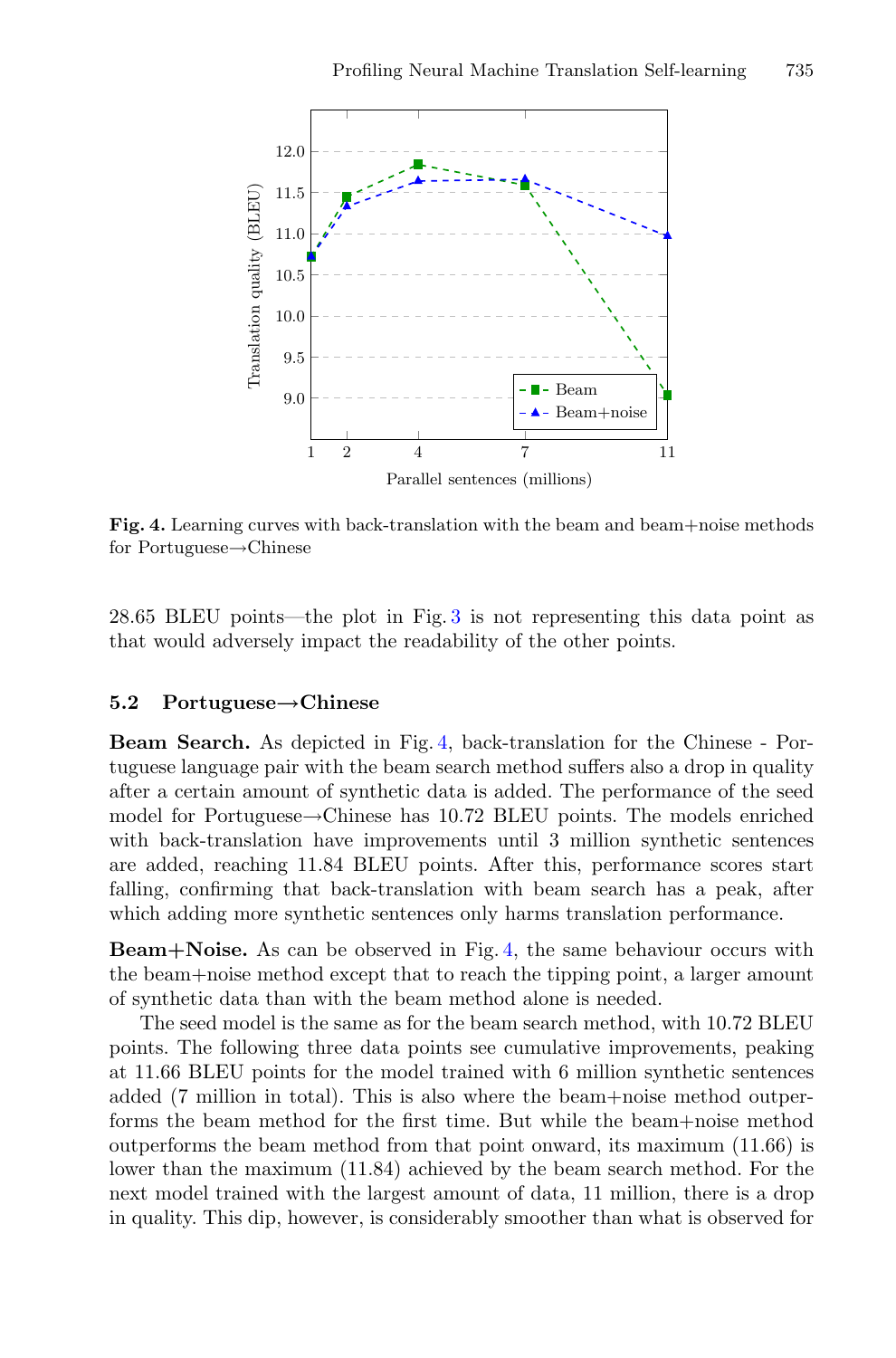|                     |                                       | Seed<br>performance<br>(BLEU) | Seed size<br>(million)<br>sent.) | <b>Tipping</b><br>performance<br>(BLEU) | Tipping size<br>(million sent.) |
|---------------------|---------------------------------------|-------------------------------|----------------------------------|-----------------------------------------|---------------------------------|
|                     | $En \rightarrow De \mid Bean + noise$ | 36.73                         | 5                                | 37.40                                   | 10                              |
|                     | Beam                                  | 23.49                         | 5                                | 24.30                                   | 11                              |
| $Pt \rightarrow Zh$ | Beam+noise                            | 10.72                         |                                  | 11.66                                   | 7                               |
|                     | Beam                                  | 10.72                         |                                  | 11.84                                   | 04                              |

<span id="page-9-1"></span>**Table 1.** Seed model vs Tipping model

<span id="page-9-2"></span>**Table 2.** Performance gains

|                     |                                                 | Delta<br>performance<br>(BLEU) | Delta Size<br>million)<br>sent.) | Performance<br>gain tip.<br>BLEU/seed<br>$BLEU]$ $(\%)$ | Performance gain rate<br>delta performance/<br>delta size (BLEU<br>points/million sent.) |
|---------------------|-------------------------------------------------|--------------------------------|----------------------------------|---------------------------------------------------------|------------------------------------------------------------------------------------------|
|                     | $En \rightarrow De \mid Bean + noise \mid 0.67$ |                                | 5                                | 1.82\%                                                  | 0.13                                                                                     |
|                     | Beam                                            | 0.81                           | 6                                | 3.45\%                                                  | 0.14                                                                                     |
| $Pt \rightarrow Zh$ | Beam+noise                                      | 0.94                           | 6                                | 8.77%                                                   | 0.16                                                                                     |
|                     | Beam                                            | 1.12                           | 3                                | 10.45\%                                                 | 0.37                                                                                     |

the beam method, which confirms that the beam+noise method performs better than the beam method for larger amounts of data.

When comparing Figs. [1](#page-3-0) and [4,](#page-8-0) one observes that the superiority of the beam+noise over the beam method is inverted. This is in line with similar inversion already noticed by [\[4\]](#page-11-3) on two other methods, where the relative ranking of the beam and sampling methods depends on the amount of data used to create the seed model, with the sampling method outperforming the beam method in a highly resourced scenario, and vice-versa in an under resourced scenario.

# <span id="page-9-0"></span>**6 Discussion**

To help profiling the self-learning with back-translation, key scores and figures are combined and gathered in Tables [1](#page-9-1) and [2.](#page-9-2)

The performance gain is larger in the under-resourced scenario (10.45% and 8.77% with the beam and the beam+noise method, respectively), illustrated by the Portuguese-Chinese language pair, than in the highly-resourced scenario (3.45% and 1.82% with the beam-noise and the beam method, respectively), illustrated by the English-German scenario. Back-translation is more effective in an under-resource scenario as it provides a better boost of translation quality when the seed system is trained with smaller amounts of data.

Back-translation is also more efficient in an under-resourced scenario as, proportionally, it requires a smaller extension of the seed data to obtain the same level of performance enhancement. The performance gain rate is larger for Portuguese-Chinese(0.37 and 0.16 BLEU points*/*M sentences with the beam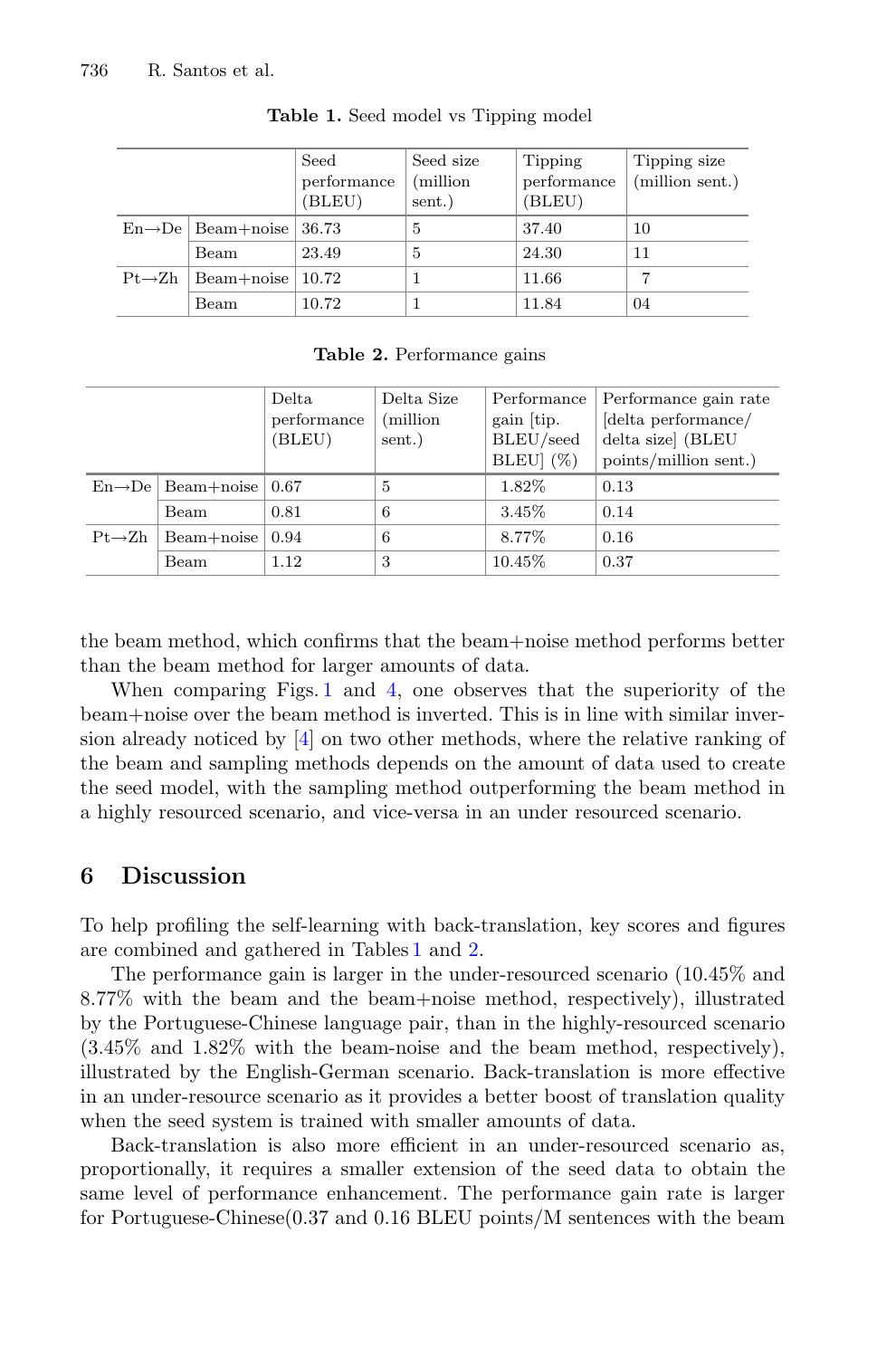and the beam+noise method, respectively) than for English-German(0.14 and 0.13). With the best performance gain observed  $(10.45\%)$ —in the case of Pt $\rightarrow$ Zh + Beam —, the tipping performance attained is a humble 11.84 BLEU score. To attain the best tipping performance observed (37.40 BLEU score)—in the case of  $En \rightarrow De + Beam + noise \rightarrow$ , back-translation helps with a humble 1.82% of performance gain with respect to the seed system. Interestingly, in terms of absolute size of the volume of synthetic data necessary to be added to reach the tipping performance, that increment lies in the short range of 3M to 6M sentences, irrespective of the type of scenario at stake.

All in all, taking into account the research question in this paper, the key lesson learned when profiling NMT self-learning with back-translation is that "more data is better only to some level, after which it is harmful".

# <span id="page-10-0"></span>**7 Conclusion**

Back-translation is a widely used technique for creating synthetic parallel corpus, by translating monolingual data with a seed translation system to augment the amount of data available for training a new model. While back-translation has been found to be a valid technique for obtaining models with better performance, the evidence gathered in this paper indicates that the gains are not ever growing with the addition of more synthetic data. The performance peaks at some point, after which adding more back-translated data only hurts performance.

Our experiments addressed two methods for generating back-translated data, plain beam search and beam+noise, and were run for two language pairs representing different scenarios of resource availability, Chinese-Portuguese for a scenario of low resource availability, and English-German for a scenario of high resource availability. The finding that performance peaks before starting to drop was consistent throughout all experiments. We also confirm that the best method for generating back-translated data depends on the quality of the seed model doing the back-translation, with the beam+noise method being better suited for high resource scenarios, as this method outperforms beam search for the English-German highly resource language pair, but is outperformed by the latter for the under resourced Portuguese-Chinese language pair.

We conclude that back-translation, despite its strengths, is not an approach that should always be applied to ultimately arrive at a better system. The gains obtained from back-translation peak at some point, but the point where this peak occurs depends on various factors, such as the quality of the seed system and the method used for back-translation. As such, the use of back-translation should be carefully considered and monitored to eventually not reduce translation quality.

**Acknowledgement.** This research was partially supported by PORTULAN CLARIN–Research Infrastructure for the Science and Technology of Language, funded by Lisboa 2020, Alentejo 2020 and FCT–Fundação para a Ciência e Tecnologia under the grant PINFRA/22117/2016.